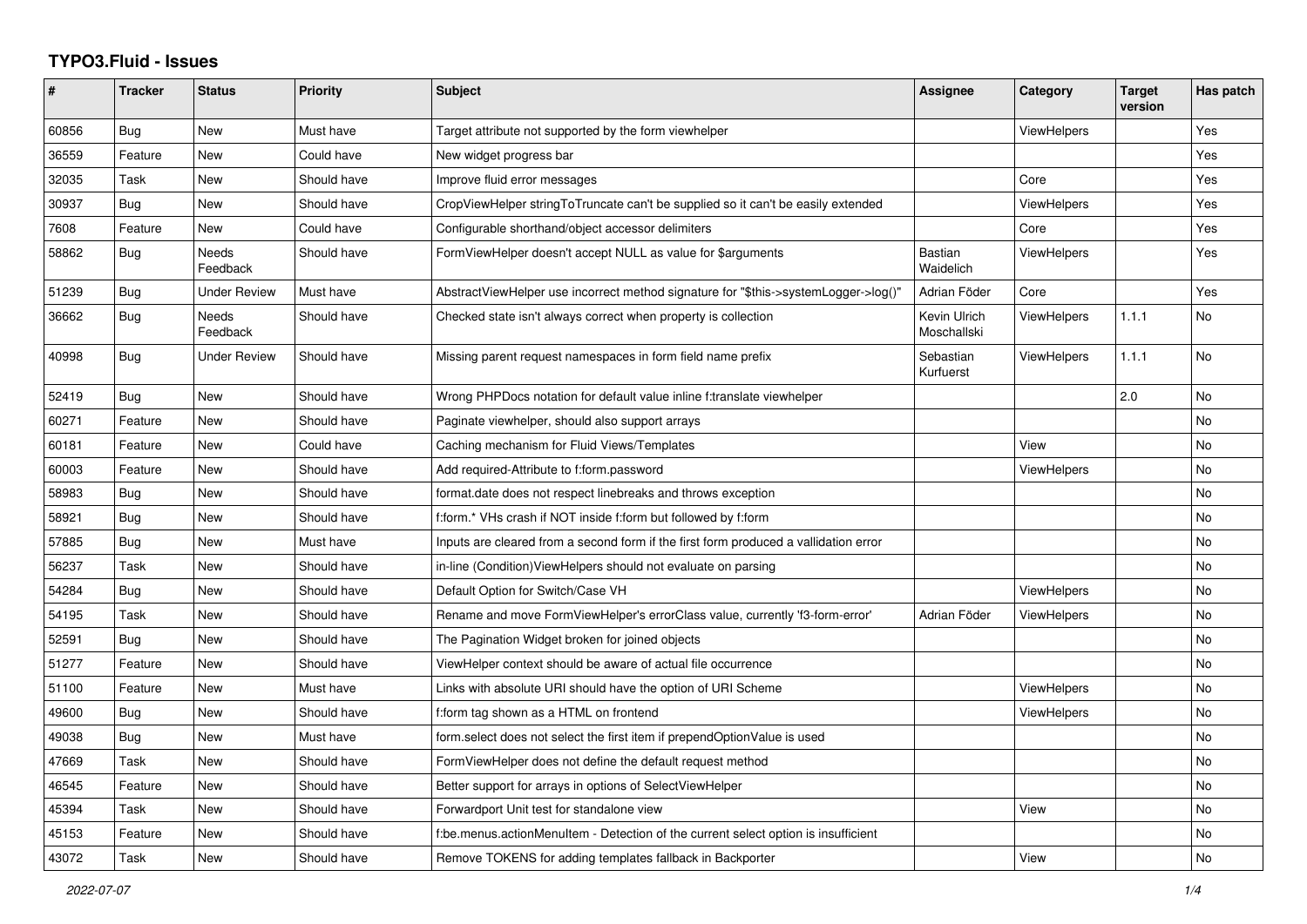| ∦     | <b>Tracker</b> | <b>Status</b> | <b>Priority</b>      | <b>Subject</b>                                                                                              | Assignee               | Category           | <b>Target</b><br>version | Has patch |
|-------|----------------|---------------|----------------------|-------------------------------------------------------------------------------------------------------------|------------------------|--------------------|--------------------------|-----------|
| 43071 | Task           | New           | Should have          | Remove TOKENS for adding fallback teplates in B                                                             |                        |                    |                          | No        |
| 42743 | Task           | New           | Should have          | Remove inline style for hidden form fields                                                                  |                        |                    |                          | No        |
| 42397 | Feature        | New           | Should have          | Missing viewhelper for general links                                                                        |                        |                    |                          | No        |
| 40081 | Feature        | New           | Should have          | Allow assigned variables as keys in arrays                                                                  |                        |                    |                          | No        |
| 40064 | Bug            | <b>New</b>    | Must have            | Multiselect is not getting persisted                                                                        |                        | ViewHelpers        |                          | No        |
| 39990 | Bug            | New           | Should have          | Same form twice in one template: hidden fields for empty values are only rendered<br>once                   |                        | Core               |                          | No        |
| 39936 | Feature        | <b>New</b>    | Should have          | registerTagAttribute should handle default values                                                           |                        | ViewHelpers        |                          | No        |
| 38369 | Bug            | New           | Must have            | Resource ViewHelpers should not fall back to request package                                                |                        | View               |                          | No        |
| 38130 | Feature        | New           | Should have          | Checkboxes and multiple select fields should have an assignable default value                               |                        |                    |                          | No        |
| 37619 | Bug            | New           | Should have          | Fatal Error when using variable in name attribute of Section ViewHelper                                     |                        | <b>ViewHelpers</b> |                          | No        |
| 37095 | Feature        | New           | Should have          | It should be possible to set a different template on a Fluid TemplateView inside an<br>action               | Christopher<br>Hlubek  |                    |                          | No        |
| 36655 | <b>Bug</b>     | <b>New</b>    | Should have          | <b>Pagination Links</b>                                                                                     |                        | Widgets            |                          | <b>No</b> |
| 36410 | Feature        | <b>New</b>    | Should have          | Allow templates to send arguments back to layout                                                            |                        | <b>ViewHelpers</b> |                          | <b>No</b> |
| 34309 | Task           | <b>New</b>    | Could have           | Unknown ViewHelpers cause exception - should be handled more graceful                                       |                        | <b>ViewHelpers</b> |                          | No        |
| 33551 | Bug            | New           | Must have            | View helper values break out of a partial scope                                                             | Sebastian<br>Kurfuerst | Core               |                          | No        |
| 33215 | Feature        | New           | Should have          | RFC: Dynamic values in ObjectAccess paths                                                                   |                        |                    |                          | No        |
| 31955 | Feature        | New           | Should have          | f:uri.widget                                                                                                |                        | Widgets            |                          | No        |
| 30555 | Feature        | New           | Could have           | Make TagBuilder more extensible                                                                             |                        | Core               |                          | No        |
| 28554 | Bug            | New           | Should have          | (v4) implement feature flag to disable caching                                                              |                        |                    |                          | No        |
| 28553 | Bug            | New           | Should have          | improve XHProf test setup                                                                                   |                        |                    |                          | No        |
| 28552 | Bug            | New           | Should have          | (v5) write ViewHelper test for compiled run; adjust functional test to do two passes<br>(uncached & cached) |                        |                    |                          | No        |
| 28550 | <b>Bug</b>     | New           | Should have          | (v4) make widgets cacheable, i.e. not implement childnodeaccess interface                                   |                        |                    |                          | No        |
| 28549 | Bug            | <b>New</b>    | Should have          | make widgets cacheable, i.e. not implement childnodeaccess interface                                        |                        |                    |                          | <b>No</b> |
| 27607 | Bug            | New           | Must have            | Make Fluid comparisons work when first element is STRING, second is NULL.                                   |                        | Core               |                          | No        |
| 26664 | Task           | New           | Won't have this time | Clean up Form ViewHelpers                                                                                   |                        | ViewHelpers        |                          | No        |
| 26658 | Task           | New           | Won't have this time | Make Form ViewHelpers consistent                                                                            |                        | ViewHelpers        |                          | No        |
| 12863 | Bug            | New           | Should have          | Attributes of a viewhelper can't contain a '-'                                                              | Sebastian<br>Kurfuerst | Core               |                          | <b>No</b> |
| 10911 | Task           | New           | Should have          | Tx Fluid ViewHelpers Form AbstractFormViewHelper->renderHiddenIdentityField<br>should be more reliable      |                        | ViewHelpers        |                          | No        |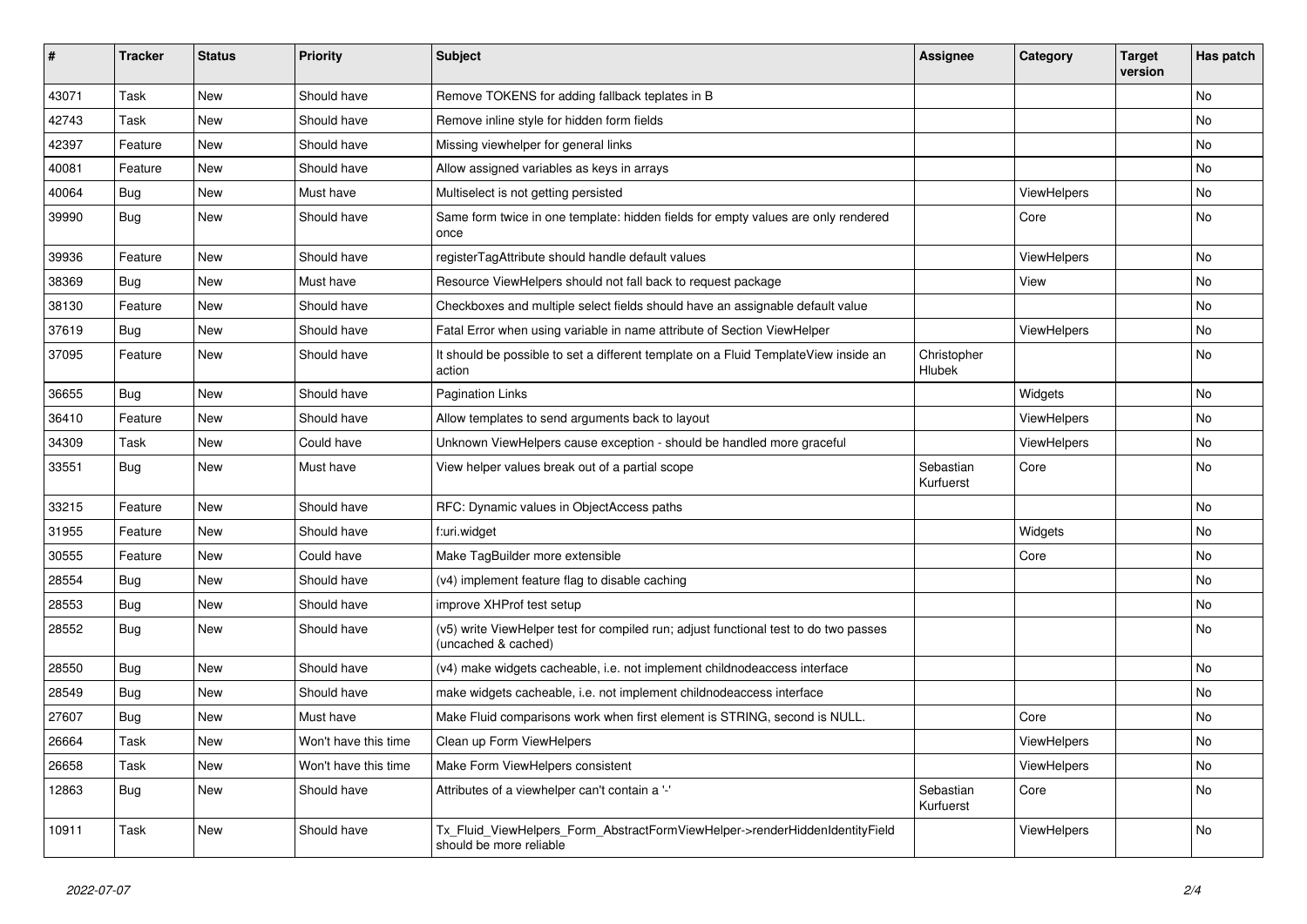| #     | <b>Tracker</b> | <b>Status</b>            | <b>Priority</b> | Subject                                                                                              | <b>Assignee</b>             | Category    | <b>Target</b><br>version | Has patch     |
|-------|----------------|--------------------------|-----------------|------------------------------------------------------------------------------------------------------|-----------------------------|-------------|--------------------------|---------------|
| 10472 | Feature        | New                      | Could have      | Fluid Standalone distribution                                                                        |                             | Core        |                          | No            |
| 8648  | Bug            | New                      | Should have     | format.crop ViewHelper should support all features of the crop stdWrap function                      |                             | ViewHelpers |                          | No            |
| 3725  | Feature        | New                      | Could have      | <b>CSS Engine</b>                                                                                    | Christian Müller            | ViewHelpers |                          | No            |
| 3481  | Bug            | <b>New</b>               | Should have     | Use ViewHelperVariableContainer in PostParseFacet                                                    |                             | Core        |                          | No            |
| 28551 | Bug            | Accepted                 | Should have     | (v4) backport VHTest                                                                                 | Sebastian<br>Kurfuerst      |             |                          | No            |
| 5933  | Feature        | Accepted                 | Should have     | Optional section rendering                                                                           | Sebastian<br>Kurfuerst      | ViewHelpers |                          | No            |
| 46091 | Task           | Needs<br>Feedback        | Should have     | Show source file name and position on exceptions during parsing                                      |                             |             |                          | No            |
| 33628 | Bug            | Needs<br>Feedback        | Must have       | Multicheckboxes (multiselect) for Collections don't work                                             | Christian Müller            | ViewHelpers |                          | No            |
| 33394 | Feature        | Needs<br>Feedback        | Should have     | Logical expression parser for BooleanNode                                                            | <b>Tobias Liebig</b>        | Core        |                          | <b>No</b>     |
| 8989  | Feature        | <b>Needs</b><br>Feedback | Could have      | Search path for fluid template files                                                                 |                             | View        |                          | <b>No</b>     |
| 8491  | Task           | Needs<br>Feedback        | Should have     | link.action and uri.action differ in absolute argument                                               | Karsten<br>Dambekalns       | ViewHelpers |                          | <b>No</b>     |
| 3291  | Feature        | Needs<br>Feedback        | Should have     | Cacheable viewhelpers                                                                                |                             |             |                          | <b>No</b>     |
| 65424 | Bug            | <b>Under Review</b>      | Should have     | SelectViewHelper must respect option(Value Label)Field for arrays                                    |                             | ViewHelpers |                          | No            |
| 59057 | Bug            | <b>Under Review</b>      | Must have       | Hidden empty value fields shoud be disabled when related field is disabled                           | <b>Bastian</b><br>Waidelich | ViewHelpers |                          | No            |
| 55008 | Bug            | <b>Under Review</b>      | Should have     | Interceptors should be used in Partials                                                              | Christian Müller            |             |                          | No            |
| 53806 | Bug            | Under Review             | Should have     | Paginate widget maximumNumberOfLinks rendering wrong number of links                                 | <b>Bastian</b><br>Waidelich | Widgets     |                          | No            |
| 52640 | Feature        | <b>Under Review</b>      | Should have     | Create an UnlessViewHelper as opposite to the IfViewHelper                                           | Marc Neuhaus                |             |                          | No            |
| 50888 | Bug            | <b>Under Review</b>      | Should have     | WSOD by changing name of section and if Fluid caches are generated                                   |                             |             |                          | <b>No</b>     |
| 49756 | Feature        | <b>Under Review</b>      | Should have     | Select values by array key in checkbox viewhelper                                                    |                             |             |                          | No            |
| 47006 | Bug            | Under Review             | Should have     | widget identifier are not unique                                                                     |                             |             |                          | No            |
| 46257 | Feature        | <b>Under Review</b>      | Should have     | Add escape sequence support for Fluid                                                                |                             | Core        |                          | $\mathsf{No}$ |
| 34682 | Bug            | <b>Under Review</b>      | Should have     | Radio Button missing checked on validation error                                                     |                             | ViewHelpers |                          | No            |
| 5636  | Task           | <b>Under Review</b>      | Must have       | Form_RadioViewHelper and CheckBoxViewHelper miss check for existing object<br>before it is accessed. |                             |             |                          | No            |
| 45384 | Bug            | New                      | Must have       | Persisted entity object in widget-configuration cannot be deserialized (after reload)                |                             | Widgets     | 2.0.1                    | No            |
| 46289 | Bug            | Needs<br>Feedback        | Should have     | Enable Escaping Interceptor in XML request format                                                    |                             | View        | 2.0.1                    | No            |